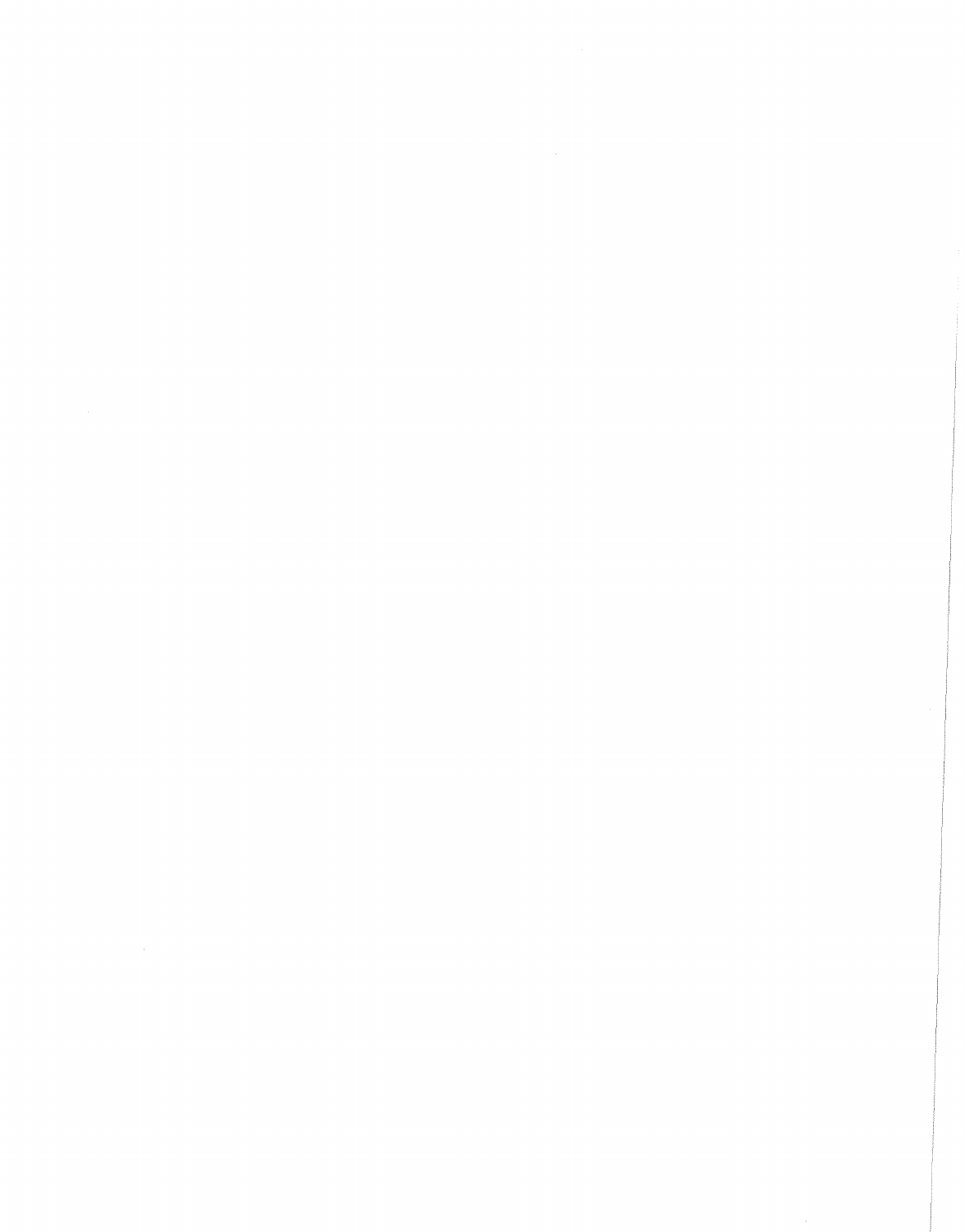## INTRODUCTION

The 146 maps and reports listed here that refer to landslides within<br>na identify greater than 500 known mass movements. These occurrences Arizona identify greater than 500 known mass movements. are plotted on a 1:500,000-scale map (Welty and others, 1988). This bibliography lists only those citations that report Quaternary mass wasting. An equal or greater number of older (mostly Tertiary) landslide occurrences are present in Arizona, but as this effort is an outgrowth of the U.S. Geological Survey's ground-failure hazards reduction program the older events are not germane to this compilation. This report, Welty and others (1988), and Realmuto (1985) are the results of an effort to better understand the distribution of landslides in Arizona, and to provide a baseline of information that could lead to a greater understanding of the geologic settings that are prone to mass wasting in Arizona.

This bibliography of Arizona landslides is a more comprehensive listing<br>than that provided by Alger and Brabb (1985). A thorough survey of that provided by Alger and Brabb (1985). A thorough survey of published and unpublished literature pertaining to Arizona geologic settings Members of the Arizona Geological<br>any additional landslide location Society also were canvassed to provide any additional landslide location<br>information. Additionally, a careful search of newspaper archives at information. Additionally, a careful search of newspaper<br>Phoenix Newspapers Inc., (The Arizona-Republic and Phoenix ( Newspapers Inc., (The Arizona Republic and Phoenix Gazette) and Tucson Newspapers, Inc., (The Arizona Daily Star and Tucson Citizen) was also accomplished to provide the most detailed compilation of Arizona landslides to date. Yet, Arizona is still incompletely mapped and as a result this report cannot completely inventory Arizona landslide occurrences.

Arizona landslide maps and reports are listed alphabetically and keyed numerically to their depiction in Welty and others (1988).

This study was funded by a U.S. Geological Survey grant (#14-08-00001- A0419) to John W. Welty and Larry D. Fellows, State Geologist.

## REFERENCES

- Alger, C.S., and Brabb, E.E., 1985, Bibliography of United States landslide maps and reports: U.S. Geological Survey Open-File Report 85-585, 119 p.
- Realmuto, V.J., 1985, Preliminary map of selected mass-movement events in Arizona: Arizona Bureau of Geology and Mineral Technology Report 85-16, 9 p., scale  $1:500,000$ . Open-File
- Welty, J.W., Demsey, K.A., and Roddy, M.S., 1988, Map of landslides and talus deposits in Arizona: Arizona Geological Survey Open-File Report, in press, scale 1:500,000.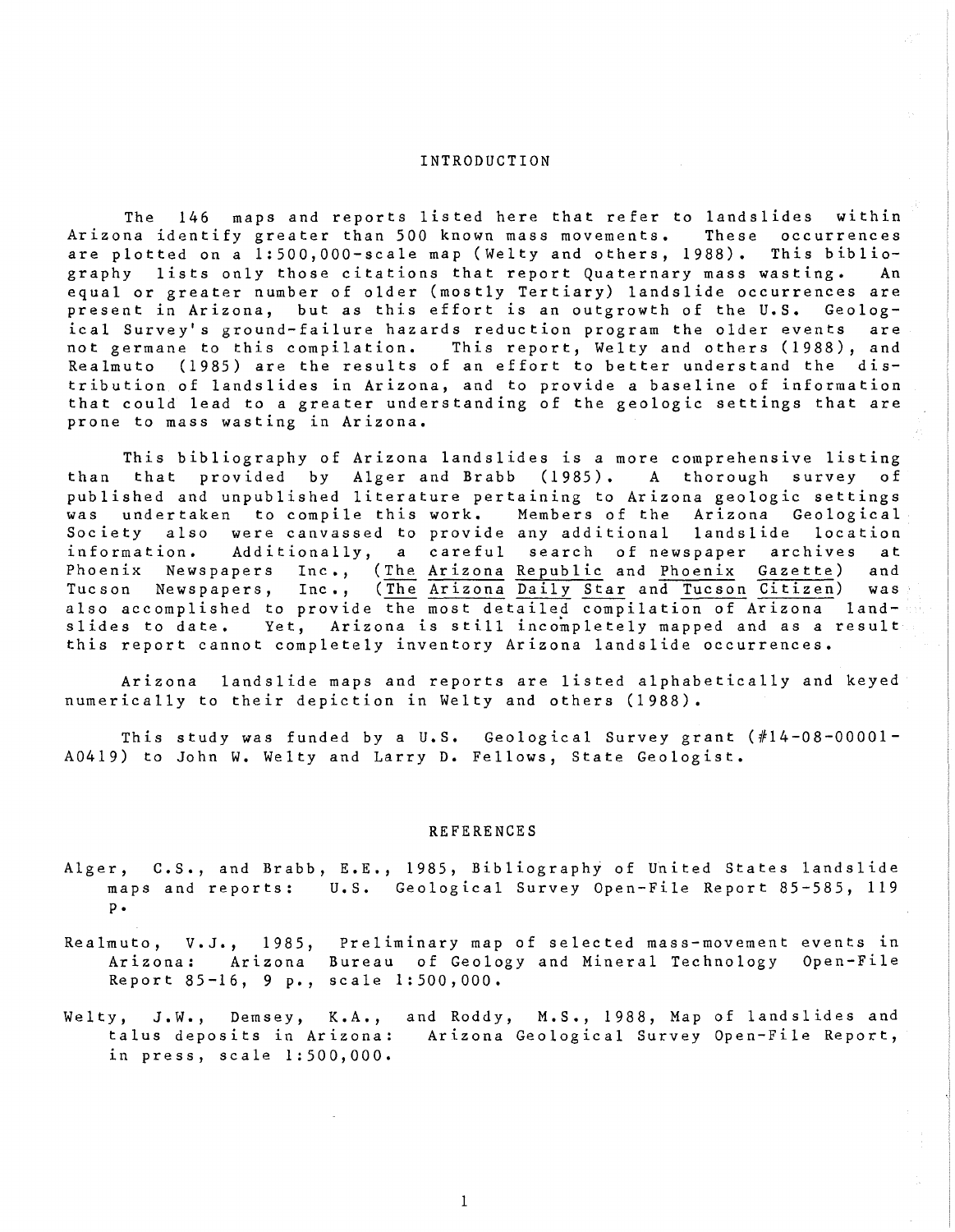- 1. Akers, J. P., 1964, Geology and ground water in the central part of Apache County, Arizona: U.S. Geological Survey Water-Supply Paper 1771, p. 47-48.
- 2. Anderson, C. A., and Creasey, S. C., 1958, Geology and ore deposits of the Jerome area, Yavapai County, Arizona: U.S. Geological Survey Professional Paper 308, 185 p., scale 1:24,000.
- 3. Anderson, R. E., 1978, Geologic map of the Black Canyon 15' quadrangle, Mohave County, Arizona and Clark County, Nevada: u.s. Geological Survey Geologic Quadrangle Map GQ-1394, scale 1:62,500.
- 4. Arizona Daily Star, 1980, Storm tossed rocks crush tourists' car: Arizona Daily Star, January 12, 1980.
- 5. Bailes, J. T., Schulten, T. S., and Pewe, T. L., 1979, Environmental geology of the Tempe quadrangle, Arizona: Fifteen colored published plates prepared for the cities of Tempe and Scottsdale, scale 1:24,000.
- 6. Bailey, Vernon, 1920, Rock rivers: Natural History, v. 20, p. 169-172.
- 7. Banks, N. G., 1976, Reconnaissance geologic map of the Mount Lemon quadrangle, Arizona: U.S. Geological Survey Miscellaneous Field Studies Map MF-747, scale 1:62,500.
- 8. Banks, N. G., Dockter, R. D., Briskey, J. A., Davis, G. H., Keith, S. B., Budden, R. T., Kivwen, C. W., and Anderson, P., 1977, Reconnaissance geologic map of Tortolita Mountain quadrangle, Arizona: U.S. Geological Survey Miscellaneous Field Studies Map MF-864, scale 1:62,500.
- 9. Banks, N. G., and Dockter, R. D, 1976, Reconnaissance geologic map of the Vaca Hills quadrangle, Arizona: u.S. Geo10gical Survey Miscellaneous Field Studies Map MF-793, scale 1:62,500.
- 10. Banks, N. G., and Krieger, M. H., 1977, Geologic map of the Hayden quadrangle, Pinal and Gila Counties, Arizona: U.S. Geological Survey Geologic Quadrangle Map GQ-1391, scale 1:24,000.
- 11. Barsch, D., and Updike, R. G., 1971, The Pleistocene periglacial geomorphology (rock glaciers and block fields) at Kendrick Peak, northern Arizona: Arizona Geological Society Digest, v. 9, p. 225-243.
- 12. Berquist, J. F., Shride, A. F., and Wrucke, C. T., 1981, Geologic map of the Sierra Ancha Wilderness and Salome Study Area, Gila County, Arizona: U.S. Geological Survey Miscellaneous Field Studies Map MF-1162-A, scale 1:48,000.
- l3. Billingsley, G. H., Barnes, C. W., and Ulrich, G. E., 1985, Geologic map of the Coconino Point and Grandview Point quadrangles, Coconino County, Arizona: U.S. Geological Survey Mi scellaneous Investigations

Series Map 1-1644, scale 1:62,500.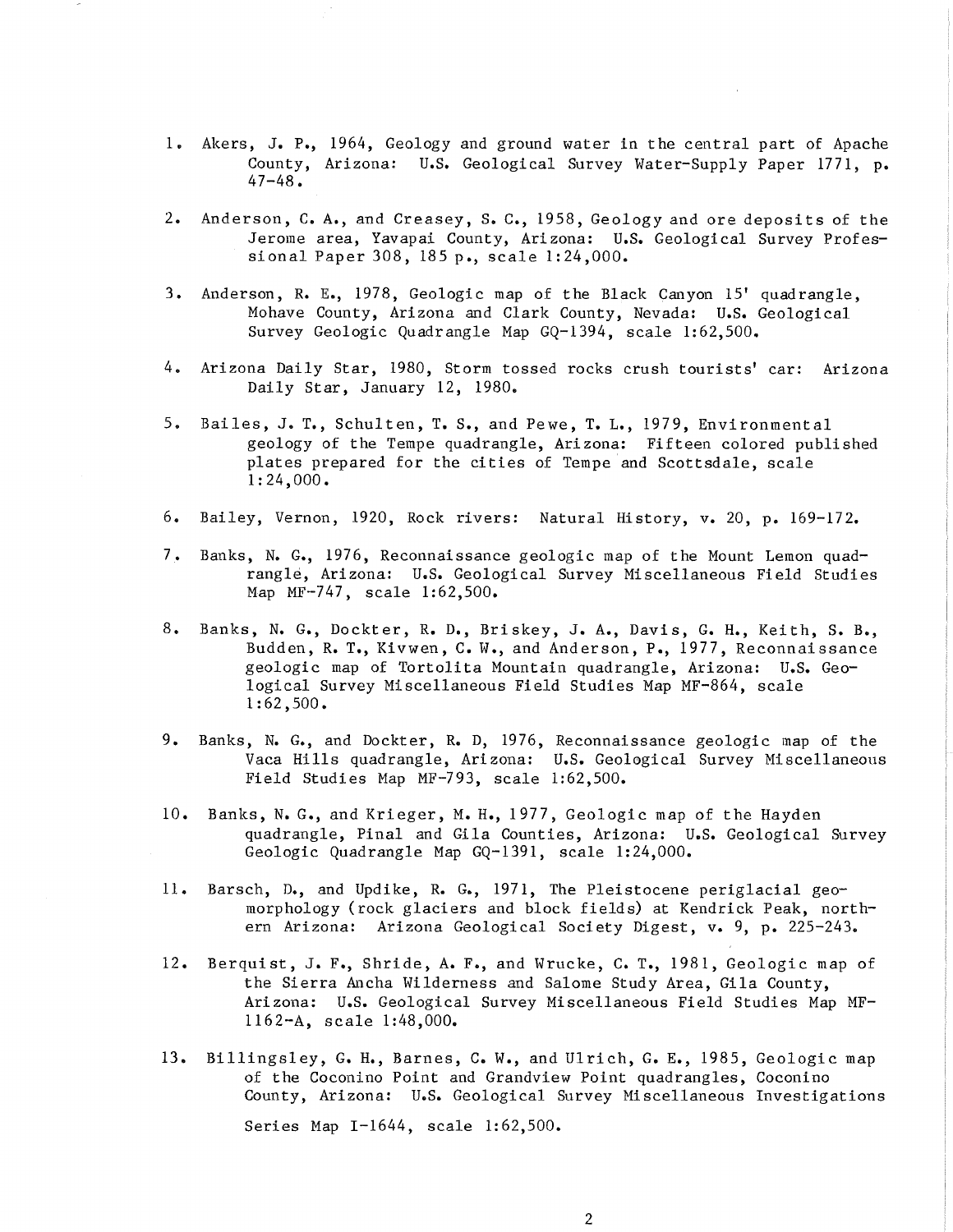- 14. Billingsly, G. H., Jr., and Huntoon, P. W., 1983, Geologic map of Vulcan's Throne and vicinity, western Grand Canyon, Arizona: Grand Canyon Natural History Association.
- 15. Blacet, P. M., 1975, Preliminary geologic map of the Garnet Mountain quadrangle, Mohave County, Arizona: U.S. Geological Survey Open-File Report 75-93, scale 1:48,000.
- 16. Bradley, W. C., 1973, Large scale exfoliation in massive sandstones of the Colorado Plateau: Geological Society of America Bulletin, v. 84, p. 519-528.
- 17. Briskey, J. A., Haxel, Gordon, Peterson, J. A., and Theodore, T. G., 1978, Reconnaissance geologic map of the Gu Achi quadrangle, Pima County, Arizona: u.S. Geological Survey Miscellaneous Field Studies Map MF-965, scale 1:62,500.
- 18. Brokaw, A. L., 1974, Geologic hazards at Lake Powell, Arizona-Utah [abs.]: Geological Society of America Abstracts with Programs, v. 6, no. 5, p. 429.
- 19. Brooks, W. E., 1985, Reconnaissance geologic map of part of Mclendon volcano, Yavapai County, Arizona: U.S. Geological Survey Miscellaneous Field Studies Map MF-1783, scale 1:24,000.
- 20. Burt, D. M., and Pewe, T. L., 1978, Guidebook to the geology of central Arizona: Arizona Bureau of Geology and Mineral Technology Special Paper 2, 176 p.
- 21. Bush, A. L., 1983, Geologic map of the Vermilion Cliffs-Paria Canyon Instant Study Area and adjacent Wilderness Study Areas, Coconino County, Arizona, and Kane County, Utah: U.S. Geological Survey Miscellaneous Field Studies Map MF-1475-A, scale 1:62,500.
- 22. Cooley, M. E., Aldridge, B. M., Euler, R. C., 1977, Effects of the catastrophic flood of December 1966, North Rim area, eastern Grand Canyon, Arizona: U.S. Geological Survey Professional Paper 980, 43 p., scale 1:62,500.
- 23. Cooper, J. R., and Silver, L. T., 1964, Geology and ore deposits of the Dragoon quadrangle, Cochise County, Arizona: U.S. Geological Survey Professional Paper 416, 196 p., map scale 1:31,680.
- 24. Cordiviola, S., 1974, Hillslope processes in southwestern Arizona: Cincinnati, University of Cincinnati, M.S. Thesis, 99 p.
- 25. Cordy, G. E., Holway, J. V., and Pewe, T. L., 1977a, Geology for land-use planning in arid regions - Phoenix, Arizona [abs.]: Geological Society of America Abstracts with Programs, v. 9, no. 4, p. 404-405.
- 26. \_\_\_\_\_\_ 1977b, Environmental geology, Paradise Valley quadrangle, Maricopa County, Arizona: City of Scottsdale unpublished report, 14 sheets, scale 1: 24,000.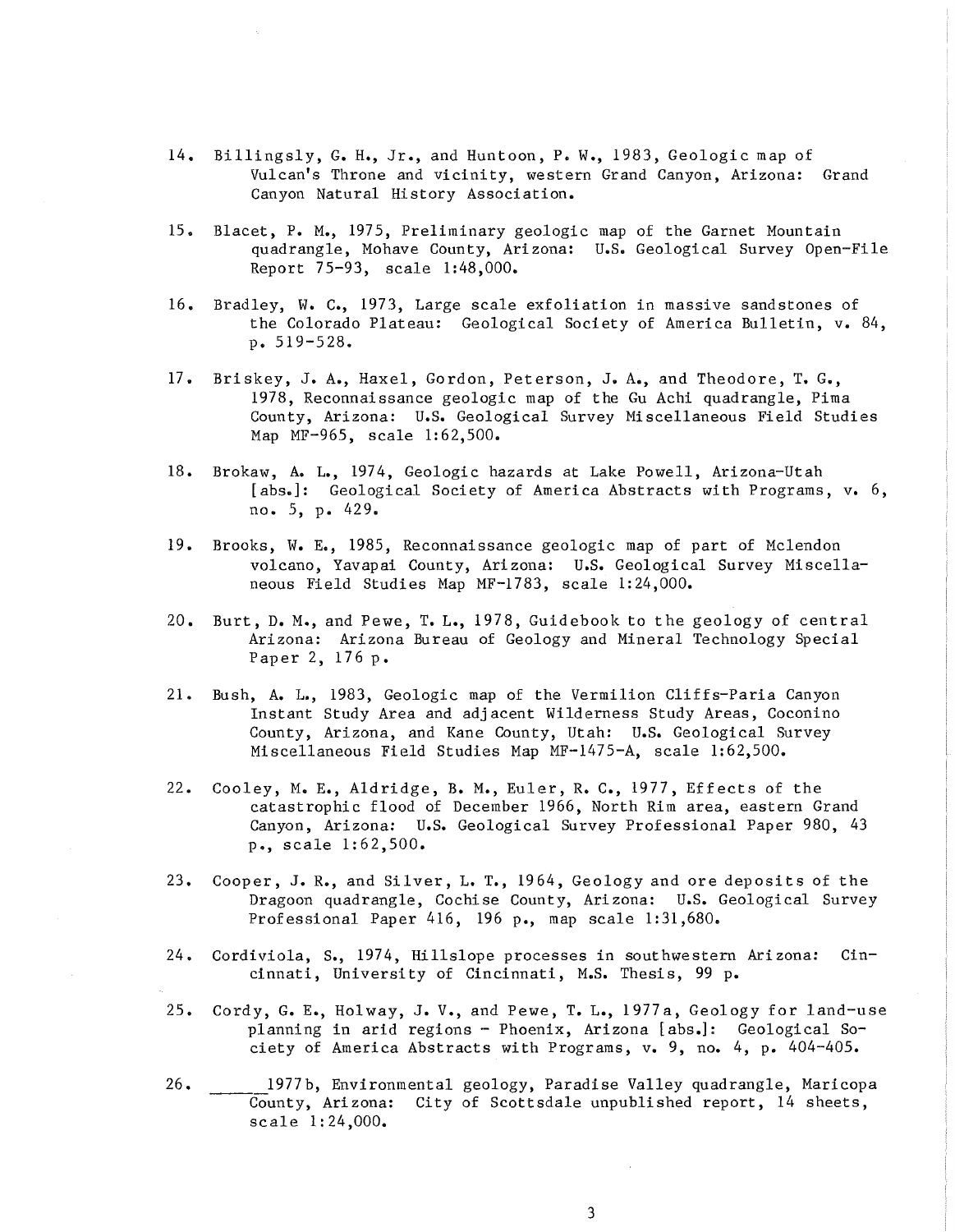- 27. Cornwall, H. R., Banks, N. G., and Phillips, C. H., 1971, Geologic map of the Sonora quadrangle, Pinal and Gila Counties, Arizona: U.S. Geological Survey Geologic Quadrangle Map GQ-1021, scale 1:24,000.
- 28. Cornwall, H. R., and Krieger, M. H., 1975a, Geologic map of the Grayback quadrangle, Pinal County, Arizona: U.S. Geological Survey Geologic Quadrangle Map GQ-1206, scale 1:24,000.
- 29. 1975b, Geologic map of the Kearney quadrangle, Pinal County, Arizona: U.S. Geological Survey Geologic Quadrangle Map GQ-1188, scale 1:24,000.
- 30. 1978, Geologic map of the El Capitan Mountain quadrangle, Gila and Pinal Counties, Ari zona: U.S. Geological Survey Geologic Quadrangle Map GQ-1442, scale 1:24,000.
- 31. Creasey, S. C., 1967, Geologic map of the Benson quadrangle Cochise and Pima Counties, Arizona: U.S. Geological Survey Miscellaneous Geologic Investigations Map 1-470, scale 1:62,500.
- 32. Creasey, S. C., Peterson, D. W., and Gambell, N. A., 1983, Geologic map of the Teapot Mountain quadrangle, Pinal County, Arizona: U.S. Geological Survey Geologic Quadrangle Map GQ-1559, scale 1: 24,000.
- 33. Croft, A. R., 1967, Rainstorm debris floods -- a problem in public weI- fare: University of Arizona Oabstacrts Experiment Station Report 248, 36 p.
- 34. Croft, A. R., and Zwolinski, J. M., 1966, Prehistoric mud--rock flows in the Santa Catalina Mountains of southern Arizona [abs.]: American Geophysical Union Transactions, v. 47, no. 2, p. 90.
- 35. Dodge, R. E., 1901, Landslides of Echo and Vermilion Cliffs [abs.]: Geological Society of America Bulletin, v. 12, p. 485.
- 36. Drewes, Harald, 1974a, Geologic map and sections of the Happy Valley quadrangle, Cochise County, Arizona: U.S. Geological Survey Miscellaneous Investigations Series 1-832, scale 1:48,000.
- 37. 1974b, Geologic map and sections of the Rincon Valley quadrangle, Pima County, Arizona: U.S. Geological Survey Miscellaneous Investigations Series Map I-997, scale 1:48,000.
- 38. 1981, Geologic map and sections of the Bowie Mountain South quadrangle, Cochise County, Arizona: U.S. Geological Survey Miscellaneous Investigations Series Map 1-1363, scale 1:24,000.
- 39. 1982, Geologic map and sections of the Cochise Head quadrangle and adj acent areas, southeastern Ari zona: U.S. Geological Survey Mi scellaneous Investigations Series Map 1-1312, scale 1:24,000.
- 40. 1985, Geologic map and structure sections of the Dos Cabezas quadrangle, Cochise County, Arizona: U.S. Geological Survey Miscellaneous Investigations Series Map 1-1570, scale 1:24,000.

4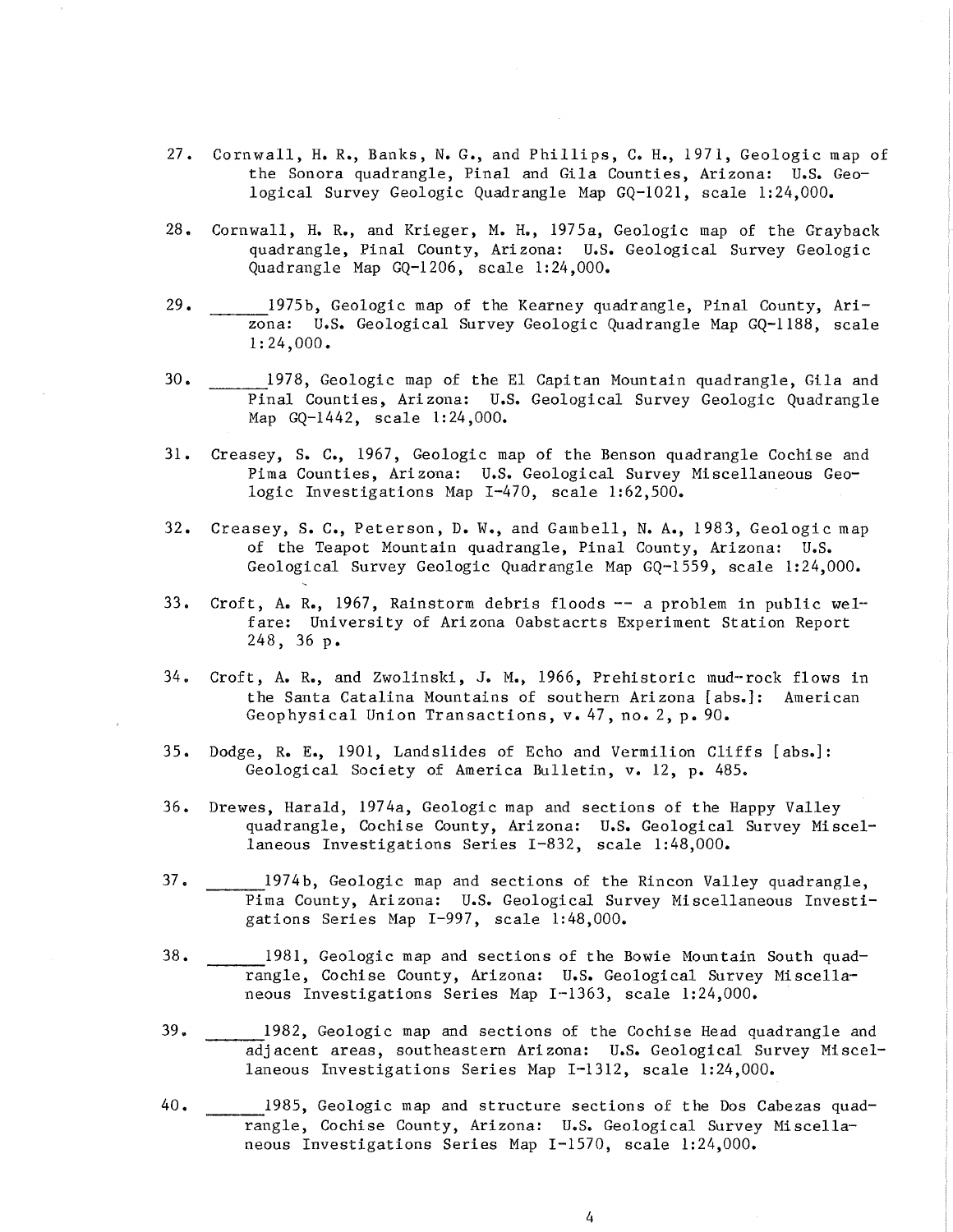- 41. 1986, Geologic map and structure sections of the Simmons Peak quadrangle, Cochise County, Arizona: U.S. Geological Survey Miscellaneous Investigations Series Map 1-1569, scale 1:24,000.
- 42. Drewes, Harald, Houser, B. B., Hedlund, D. C., Richter, D. H., Thorman, C. H., and Finnell, T. L., 1985, Geologic map of the Silver City 10 X 2<sup>0</sup> quadrangle New Mexico and Arizona: U.S. Geological Survey Miscellaneous Investigations Series Map I-1310-C, scale 1:250,000.
- 43. Dubois, S. M., 1979a, Earthquakes: Arizona Bureau of Geology and Mineral Technology Fieldnotes, v. 9, no. 1, p. 1-9.
- 44. \_\_\_\_\_\_ 1979b, Rockfalls in Arizona during the 1887 earthquake: Arizona Bureau of Geology and Mineral Technology Fieldnotes, v. 9, no. 1, p. 6-8.
- 45. Dubois, S. M., and Smith, A. W., 1980, The 1887 earthquake in San Bernardino Valley Sonora; historic accounts and intensity patterns in Arizona: Arizona Bureau of Geology and Mineral Technology, Special Paper 3, 112 p.
- 46. Earl, A., 1973, A hydrogeologic study of an unstable open-pit slope, Miami, Gila County, Arizona: Tucson, University of Arizona, Ph.D. Di ssertation, 154 p.
- 47. Ferry, J. M., 1984, Landforms of spherodially-weathered rocks, in Smiley, T. L., and others, eds., Landscapes of Arizona - The geologic story: Washington, D. C., University Press of America, p. 415-428.
- 48. Finnell, T. L., 1966, Geologic map of the Chediski Peak quadrangle, Navajo County, Arizona: U.S. Geological Survey Geologic Quadrangle Map GQ-544, scale 1:62,500.
- 49. 1971, Preliminary geologic map of the Empire Mountains quadrangle, Pima County, Arizona: U.S. Geological Survey Open-File Report, scale 1: 48,000.
- 50. Ford, R. L., Grimm, J. P., Martinez, G. F., Pickle, J. D., Sares, S. W., Weadock, G. L., and Wells, S. G., 1982, A model of Quaternary desert hillslope evolution [abs.]: Geological Society of America Abstracts with Programs, v. 14, no. 7, p. 490.
- 51. Ford, T. D., Huntoon, P. W., Breed, W. J., and Billingsley, G. H., Jr., 1974, Rock movement and mass wastage in the Grand Canyon, in Breed, W. J., and Roat, E. C., Geology of the Grand Canyon: Flagstaff, Museum of Northern Arizona, p. 116-128.
- 52. Gomez, E., 1979, Geology of the south-central part of the New River Mesa quadrangle, Cave Creek area, Maricopa County, Arizona: U.S. Geological Survey Open-File Report 79-1312, 156 p., scale 1:12,000.
- 53. Gould, H. R., 1960, Erosion in the reservoir, in Smith, W.O., ed., Comprehensive survey of sedimentation in Lake Mead (Arizona-Nevada), 1948-49: U.S. Geological Survey Professional Paper 295, p. 209-213.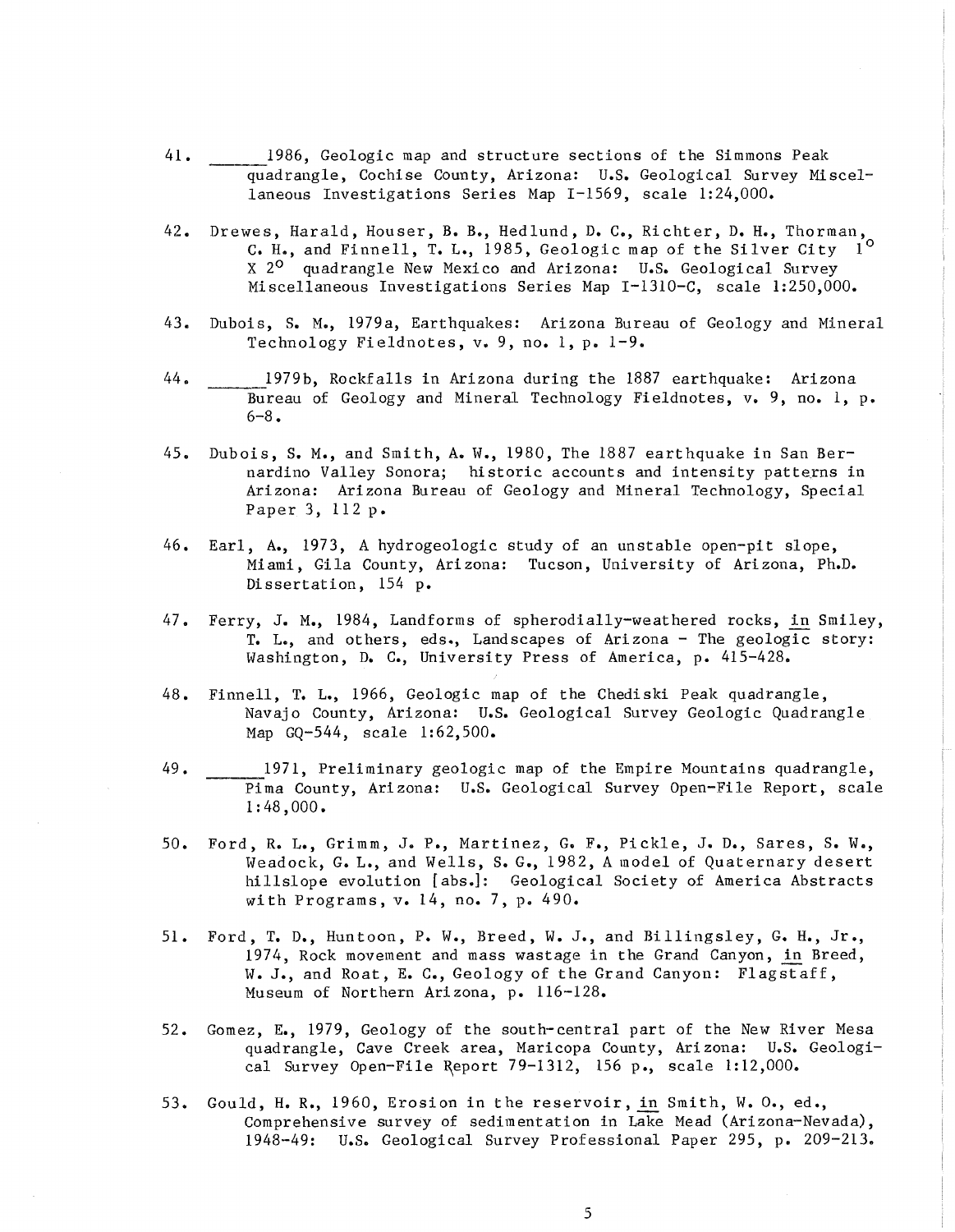- 54. Gray, Floyd, Miller, R. J., Peterson, D. W., May, D. J., Tosdal, R. M., and Kahle, Katherine, 1985, Geologic map of the Growler Mountains, Pima and Maricopa Counties, Arizona: U.S. Geological Survey Miscellaneous Field Studies Map MF-1681, scale 1:62,500.
- 55. Gregory, H. E., 1917, Geology of the Navajo Country, a reconnaissance of parts of Arizona, New Mexico, and Utah: U.S. Geological Survey Professional Paper 93, 161 p.
- 56. \_\_\_\_ 1950, Geology and geography of the Zion Park region, Utah and Arizona: U.S. Geological Survey Bulletin 220, 200 p.
- 57. Gregory, H. E., and Moore, R. C., 1931, The Kaiparowits region, a geographical and geologic reconnaissance of parts of Utah and Arizona: U.S. Geological Survey Professional Paper 164, p. 145-146.
- 58. Hackman, R. J., and Olson, A. B., 1977, Geology, structure, and uranium deposits of the Gallup  $1^{\circ}$  X  $2^{\circ}$  quadrangle, New Mexico and Arizona: U.S. Geological Survey Miscellaneous Investigations Series Map 1-981, scale 1: 250,000.
- 59. Haines, D. V., and Bowles, C. G., 1976, Preliminary geologic map of the northeastern Wupatki quadrangle, Arizona: U.S. Geological Survey Open-File Report 76-703, scale 1:24,000.
- 60. Hamblin, W. K., and Rigby, J. K., 1968, Guidebook to the Colorado River-- Lee's Ferry to Phantom Ranch in Grand Canyon National Park: Brigham Young University Geological Studies, v. 15, no. 5, 84 p.
- 61. 1969, Guidebook to the Colorado River, Part II; Phantom Ranch in Grand Canyon National Park to Lake Mead, Arizona-Nevada: Brigham Young University Geology Studies For Students, v. 19, no. 5, 126 p.
- 62. Hamel, J. V., 1970, The Pima Mine slide, Pima County, Arizona [abs.]: Geological Society of America Abstracts with Programs, v. 2, p. 335.
- 63. Hayes, P. T., and Landis, E. R., 1964, Geologic map of the southern part of the Mule Mountains, Cochise County, Arizona: U.S. Geological Survey Miscellaneous Geologic Investigations Map 1-418, scale 1: 48,000.
- 64. Hayes, P. T., and Raup, R. B., 1968, Geologic map of the Huachuca and Mustang Mountains, southeastern Arizona: U.S. Geologic Survey Miscellaneous Geologic Investigations Map 1-509, scale 1:48,000.
- 65. Haynes, D. D., and Hackman, R. J., 1978, Geology, structure, and uranium deposits of the Marble Canyon  $1^{\circ}$  X  $2^{\circ}$  quadrangle, Arizona: U.S. Geological Survey Miscellaneous Geologic Investigations Map 1-1003, scale 1:250,000.
- 66. Hays, W. W., 1981, Facing geologic and hydrologic hazards; Earth-Science considerations: U.S. Geological Survey Professional Paper 1240-B, 108 p.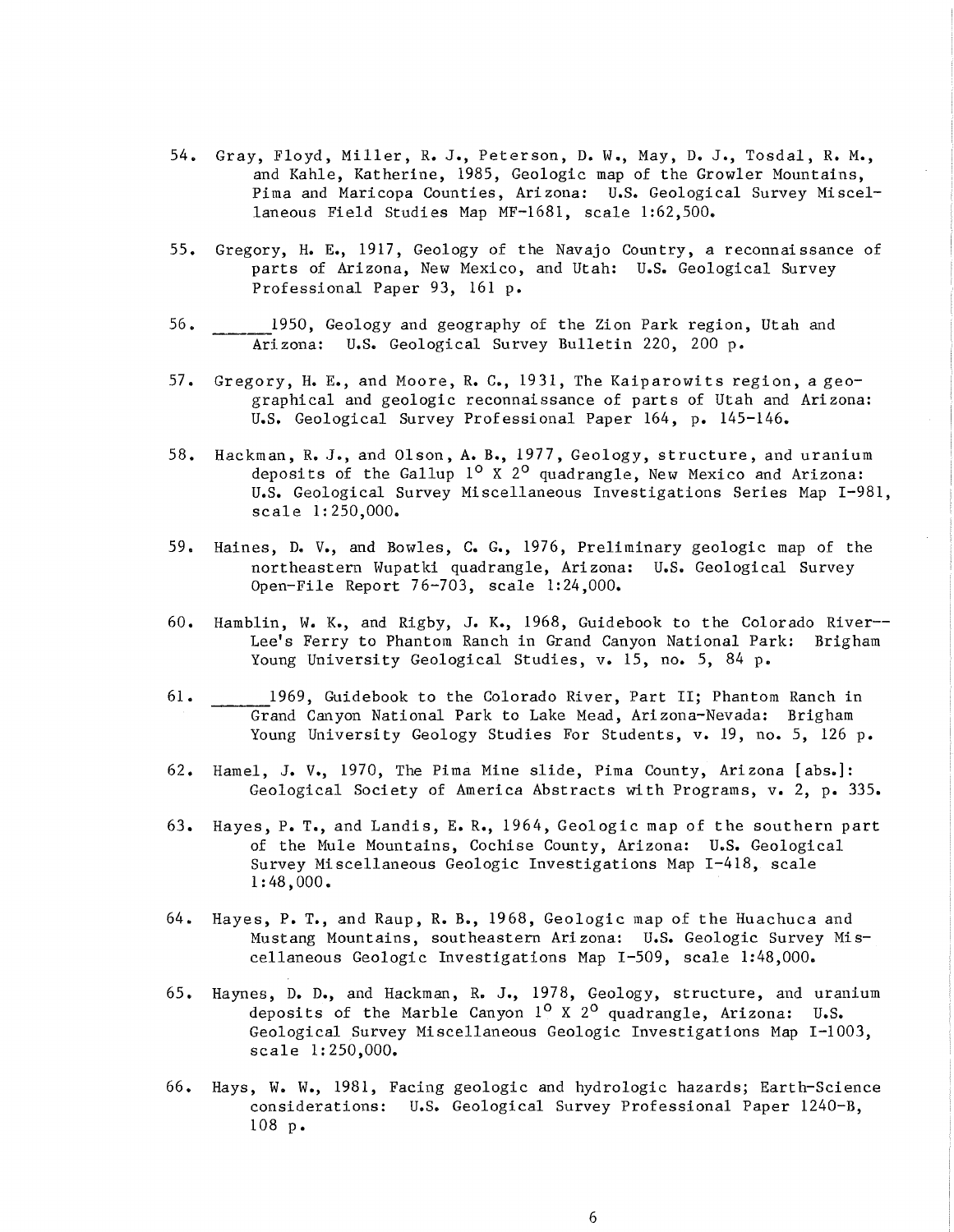- 67. Henkle, R., Jr.,, 1976, Geology and engineering geology of eastern Flagstaff, Coconino County, Arizona: Flagstaff, Northern Arizona University, M.S. Thesis, 123 p.
- 68. Hereford, R., 1979, Preliminary geologic map of the Little Colorado River Valley between Cameron and Winslow, Ari zona: U.S. Geological Survey Open-File Report 79-1574, scale 1:250,000.
- 69. Hinds, N. E. A., 1937, Large landslides in the Colorado Plateau [abse]: Geological Society of America Cordilleran Section, Proceedings, Titles and Abstracts of Papers, p. 241-242.
- 70. Hinkle, M. Eo, and Ryan, G. S., 1982, Mineral resource potential map of the Pusch Ridge Wilderness Area, Arizona: U.S. Geological Survey Miscellaneous Field Studies Map MF-1356-B, scale 1:62,500.
- 71. Houser, B. B., Richter, D. H., and Shafiqullah, M., 1985, Geologic Map of the Safford quadrangle, Graham County, Arizona: U.S. Geological Survey Miscellaneous Investigations Series Map 1-1617, scale 1: 48 ,000.
- 72. Huntoon, P. W., 1973, High-angle gravity faulting in the eastern Grand Canyon, Arizona: Plateau, v. 45, p. 117-127.
- 73." 1974, The post-Paleozoic structural geology of the eastern Grand Canyon, Arizona, in Breed, W. J., and Roat, E. C., eds., Geology of the Grand Canyon: Museum of Northern Arizona and Grand Canyon Natural History Association, p. 82-115.
- 74. 1975, The Surprise Valley landslide and widening of the Grand Canyon: Plateau, v. 48, p. 1-12.
- 75. Huntoon, P. W., and Billingsley, G. H., Jr., 1978, Geologic map of the western Grand Canyon, Ari zona (43 quadrangles): Grand Canyon Natural History Association, scale 1:24,000.
- 76. 1982, Geologic map of the Lower Granite Gorge and vicinity, western Grand Canyon, Arizona: Grand Canyon Natural History Association, scale 1:48,000.
- 77. Huntoon, P. W., Billingsley, G. H., Jr., and Clark, M. D., 1981, Geologic map of the Hurricane fault zone and vicinity, western Grand Canyon, Arizona: Grand Canyon Natural History Association, scale 1:48,000.
- 78. Koons, E. D., 1945, Geology of the Unikaret Plateau, northern Arizona: Geological Society of America Bulletin, v. 56, no. 2, p. 176-178.
- 79. Krieger, M. H., 1968a, Geologic map of the Brandenburg Mountain quadrangle, Pinal County, Arizona: U.S. Geological Survey Geologic Quadrangle Map GQ-668, scale 1:24,000.
- 80. !968b, Geologic map of the Holy Joe Peak quadrangle, Pinal County, Arizona: U.S. Geological Survey Geologic Quadrangle Map GQ-669, scale 1: 24,000.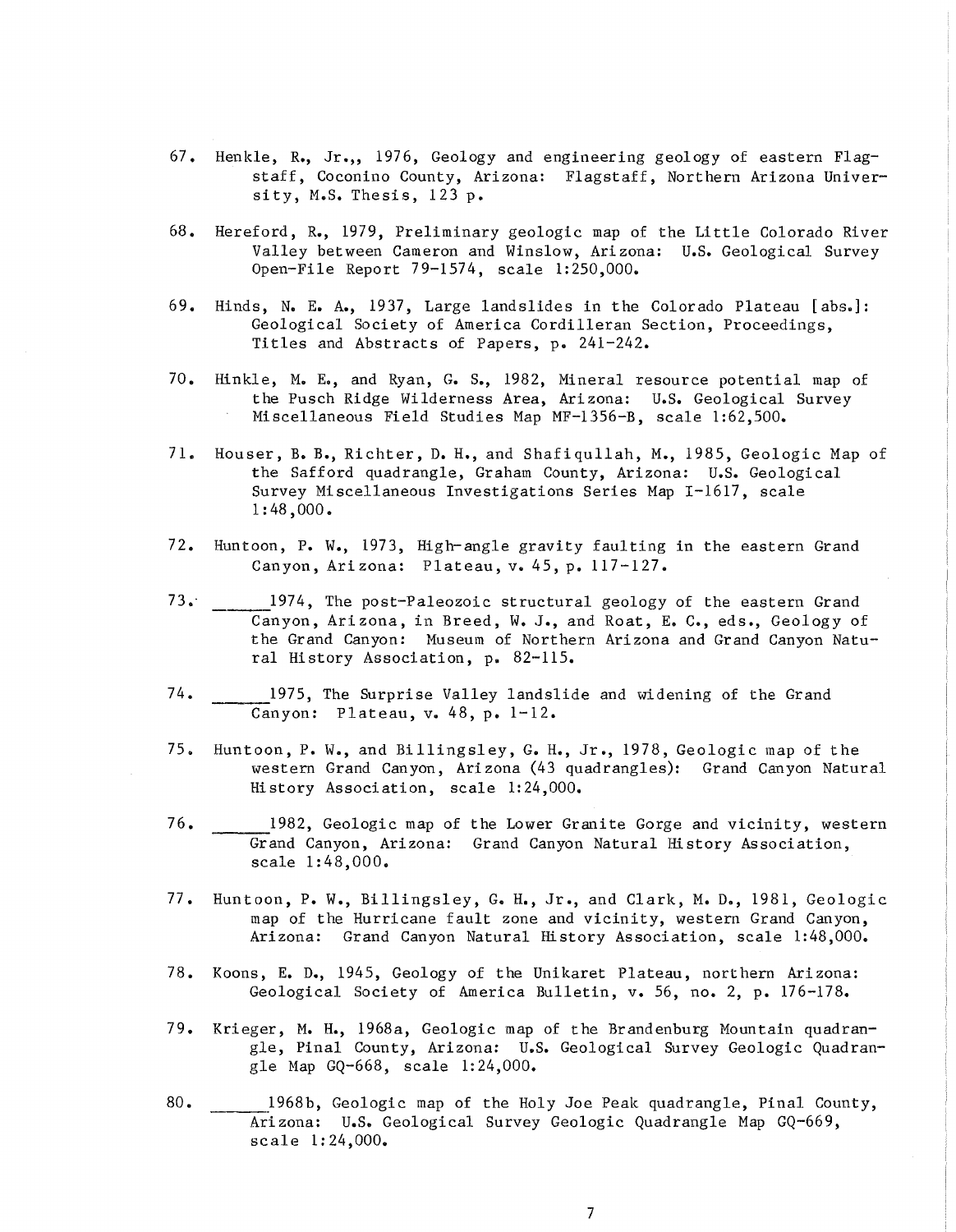- 81. 1968c, Geologic map of the Lookout Mountain quadrangle, Pinal County, Arizona: U.S. Geological Survey Geologic Quadrangle Map GQ-670, scale 1:24,000.
- 82. 1968d, Geologic map of the Saddle Mountain quadrangle, Pinal County, Arizona: U.S. Geological Survey Geologic Quadrangle Map GQ-671, scale 1: 24,000.
- 83. 1974a, Geologic map of the Black Mountain quadrangle, Pinal County, Arizona: U.S. Geological Survey Geologic Quadrangle Map GQ-ll08, Scale 1:24,000.
- 84. 1974b, Geologic map of the Crozier Peak quadrangle, Pinal County, Arizona: U.S. Geological Survey Geologic Quadrangle Map GQ-ll07, scale 1: 24,000.
- 85. 1974c, Geologic map of the Hinkelman quadrangle, Pinal and Gila Counties, Arizona: U.S. Geological Survey Geologic Quadrangle Map GQ-1106, scale 1:24,000.
- 86. Mason, J. H.,\_ 1961, Geologic map of the Bright Angel quadrangle, Grand Canyon National Park, Ari zona: Grand Canyon Natural Hi story Association, scale '1:48,000.
- 87. 1967, Preliminary geologic map of the Grand Canyon and vicinity, western and central section, and eastern section, Arizona: Grand Canyon Natural History Association, scale 1:62,500.
- 88. McKee, E. D., 1933, Landslides and their part in widening the Grand Canyon: Grand Canyon Nature Notes, v. 8, p. 158-161.
- 89. Melton, M. A., 1965, Debris-covered hillslopes of the southern Arizona desert; consideration of their stability and sediment contribution: Journal of Geology, v. 73, no. 5, p. 715-729.
- 90. Moore, R. T., 1973, Geologic conditions and highways--some of the effects of geology on highway planning and construction: Arizona Bureau of Mines Fieldnotes, v. 6, no. 2, p. 5-7, 10-14.
- 91. Moosburner, 0., 1979, Potential flood and debris hazards at Willow Beach, Arizona: U.S. Geological Survey Professional Paper 1150, 130 p.
- 92. Murphy B. J., 1976, Slope and stability in the northwest portion of the Lemmon quadrangle, Pima County: Arizona Bureau of Geology and Mineral Technology Fieldnotes, v. 6, no. 2, p. 5-7, 10-14.
- 93. Murphy, B. J., and Moore, R. T., 1980, Maps showing relative slope stability and relative erodibility, central Santa Cruz River Valley, Tucson area, Arizona: U.S. Geological Survey Mi scellaneous Geologic Investigations Map 1-844-0, scale 1:125,000.
- 94. O'Sullivan, R. B., and Beikman, **H.** M., 1963, Geology, structure, and uranium deposits of the Shiprock quadrangle, New Mexico and Arizona: U.S. Geological Survey Miscellaneous Geologic Investigations Map 1- 345, scale 1:250,000.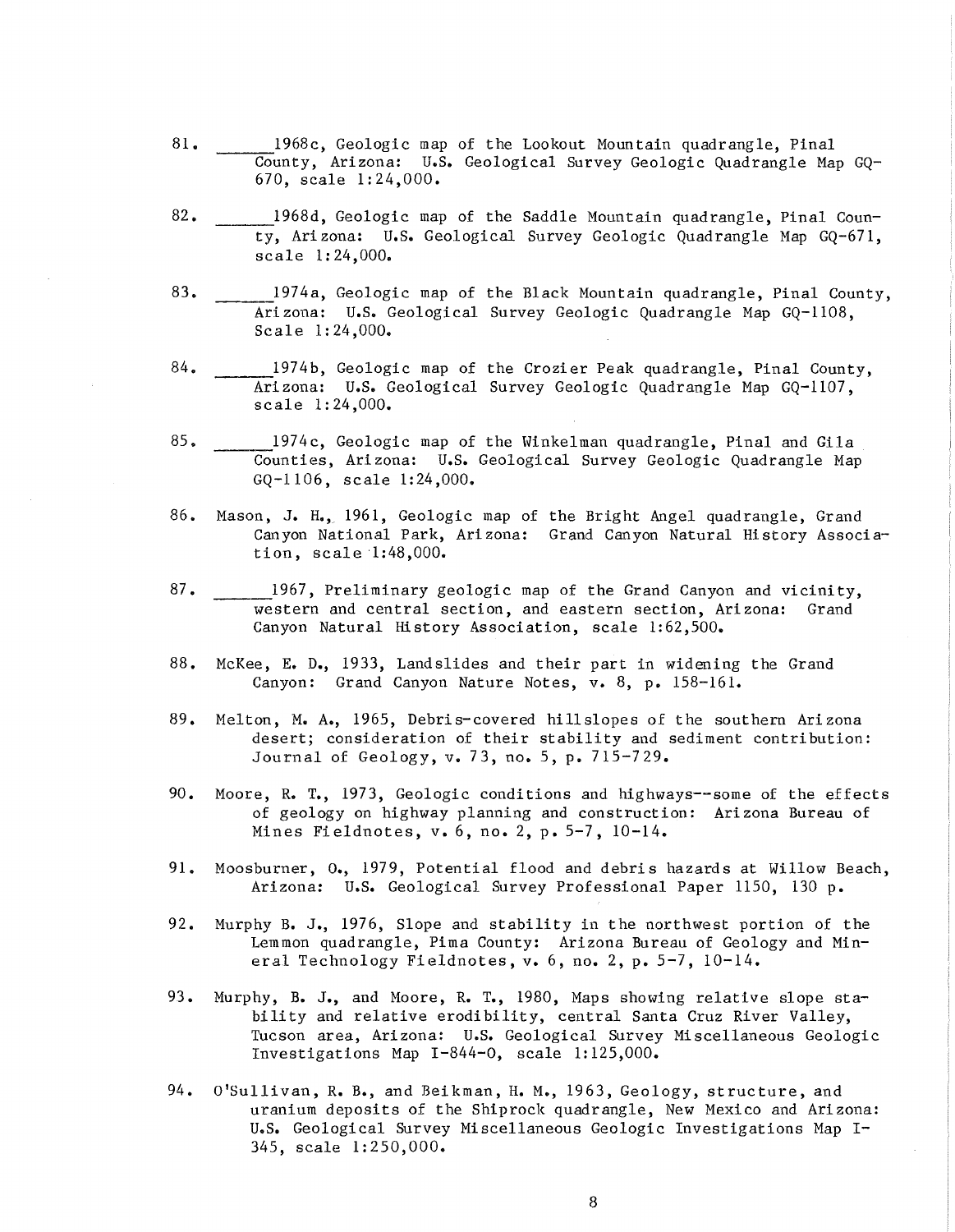- 95. Peirce, H. W., 1972, Geologic hazards and land-use planning: Ari zona Bureau of Geology and Mineral Technology Fieldnotes, v. 2, no 3, p.  $1 - 9$ .
- 96. Peterson, D. W., 1960, Geology of the Haunted Canyon quadrangle, Arizona: U.S. Geological Survey Geologic Quadrangle Map GQ-128, scale 1: 24,000.
- 97. 1969, Geologic map of the Superior quadrangle, Pinal County, Arizona: U.S. Geological Survey Geologic Quadrangle Map GQ-818, scale 1: 24 ,000.
- 98. Peterson, Fred, 1973, Geologic map of the southwest quarter of the Gunsight Butte quadrangle, Kane and San Juan Counties, Utah, and Coconino County, Arizona: U.S. Geological Survey Mi scellaneous Fi eld Studies Map MF-306, scale 1:24,000.
- 99. Peterson, Fred, and Barnum, B. E., 1973, Geologic map of the southwest quarter of the Cummings Mesa quadrangle, Kane and San Juan Counties, Utah, and Coconino County, Arizona: U.S. Geological Survey Miscellaneous Geologic Investigations Map 1-759, scale 1:24,000.
- 100. Peterson, N. P., 1954, Geology of the Globe quadrangle, Arizona: U.S. Geological Survey Geologic Quadrangle Map GQ-41, scale 1:24,000.
- 101. 1962, Geology and ore deposits of the Globe-Miami district, Arizona: U.S. Geological Survey Professional Paper 342, 151 p., scale 1: 24,000.
- 102. Pewe, T. L., 1978, Geologic hazards in the Phoenix area: Arizona Bureau of Geology and Mineral Technology Fieldnotes, v. 8, no. 1-2, p. 18- 20.
- 103. \_\_\_ 1983, Colorado River guidebook; a geology and geographic guide from Lee's Ferry to Phantom Ranch: Third Edition, Tempe, Arizona.
- 104. Phoenix, D. A., 1963, Geology of the Lee's Ferry area, Coconino County, Arizona: U.S. Geological Survey Bulletin 1137, 86 p., scale 1: 24,000.
- 105. Radbruch-Hall, D. H., 1977, The systematic evaluation of landslide incidence and susceptibility in the United States: Bulletin of the International Association of Engineering Geology, v. 16, p. 82-86.
- 106. Radbruch-Hall, D. H., Colton, R. B., Davis, W. E., Skipp, B. A., Lucchitta, Ivo, and Varnes, David, 1976, Landslide overview, conterminous United States: U.S. Geological Survey Miscellaneous Field Studies Map MF-771, scale 1:7,500,000.
- 107. Ransome, F. 1., 1903, Geology of the Globe copper district, Arizona: U.S. Geological Survey Professional Paper 12, 168 p., scale 1:62,500.
- 108. 1904, The geology and ore deposits of the Bisbee quadrangle, Arizona: U.S. Geological Survey Professional Paper 21, 168 p., scales 1:62,500, 1:12,000.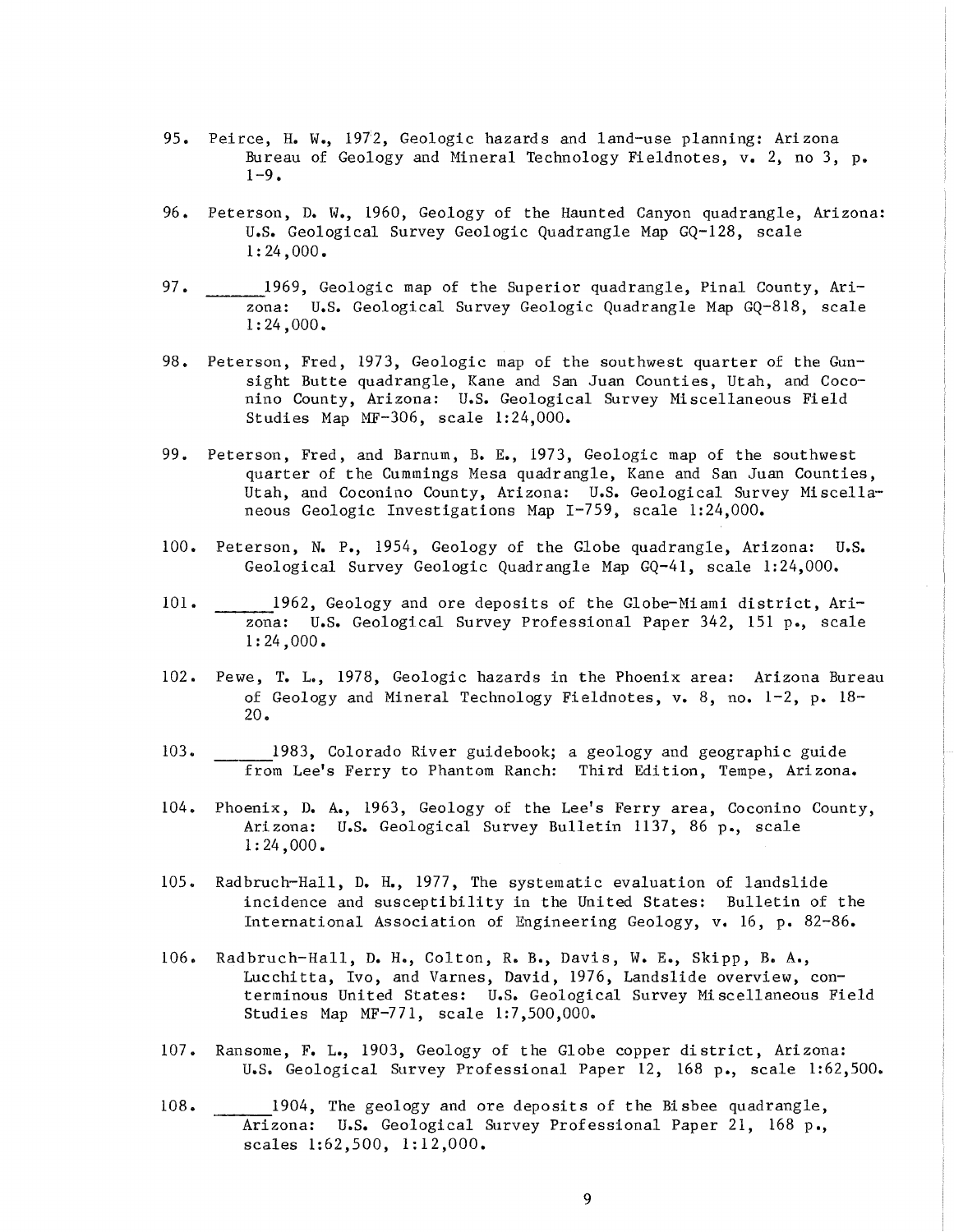- 109. Ratte, J. C., 1982, Geologic map of the lower San Francisco Wilderness Study Area and contiguous Roadless Area, Greenlee County, Arizona and Catron and Grant Counties, New Mexico: U.S. Geological Survey Miscellaneous Field Studies Map MF-1463-B, scale 1:62,500.
- 110. Ratte, J. C.,and Hedlund, D. C., 1981, Geologic map of the Hells Hole Further Planning Area (Rare II) Greenlee County, Arizona, and Grant County, New Mexico: U.S. Geological Survey Miscellaneous Field Studies Map MF-1344-A, scale 1:62,500.
- Ill. Reiche, Parry, 1937, The toreva-block; a distinctive landslide type: Journal of Geology, v. 45, no. 5, p. 538-548.
- 112. Reid, R. E., 1975, Geologic hazards in a portion of east Flagstaff, Coconino County, Arizona: Flagstaff, Northern Arizona University, M.S. Thesis, 150 p., 4 maps, scale 1:12,000.
- 113. Richter, D. H., Houser, B. B., and Damon, P. E., 1983, Geologic map of the Gutherie quadrangle, Graham and Greenlee Counties, Arizona: U.S. Geological Survey Miscellaneous Investigations Series Map 1-1455, scale 1:48,000.
- 114. Richter,D. H., Shafiqullah, M, and Lawrence, V. A., 1981, Geologic map of the Whitlock Mountains, Graham County, Arizona: U.S. Geological Survey Miscellaneous Geologic Investigations Map 1-1302, scale 1:48,000.
- 115. Schumm, S. A., and Chorley, R. J., 1966, Talus weathering in the Colorado Plateau: Zeitschrift fur Geomorphologie, v. 10, no. 1, p. 11- 36.
- 116. Seegmiller, B. L., 1972, Rock Stability analysis at Twin Buttes, in Cording, E. J., ed., Stability of rock slopes: 13th Symposium-on Rock Mechanics, Proceedings, American Society of Civil Engineers, p. 511-517.
- 117. Shank, D. C., and Pewe, T. L., 1973, Environmental geology in the Phoenix Mountains: Arizona Academy of Sciences Journal, v. 8, p. 41-42.
- 118. Simmons, F. S., 1971, Geologic map of Nogales quadrangle, Santa Cruz County, Ari zona: U.S. Geological Survey Open-File Report, map scale 1: 48,000.
- 119. 1974, Geologic map and sections of the Nogales and Lochiel quadrangles, Santa Cruz County, Arizona: U.S. Geological Survey Miscellaneous Geologic Investigations Map 1-762, scale 1:48,000.
- 120. Strahler, A. N., 1940, Landslides of the Vermilion and Echo Cliffs: Journal of Geomorphology, v. 3, p. 285-300.
- 121. Theodore, T. G., Keith, W. J., Till, A. B., and Peterson, J. A., 1978, Preliminary geologic map of the Mineral Mountain 7.5' quadrangle, Arizona: U.S. Geological Survey Open-File Report 78-468, scale  $1: 24,000.$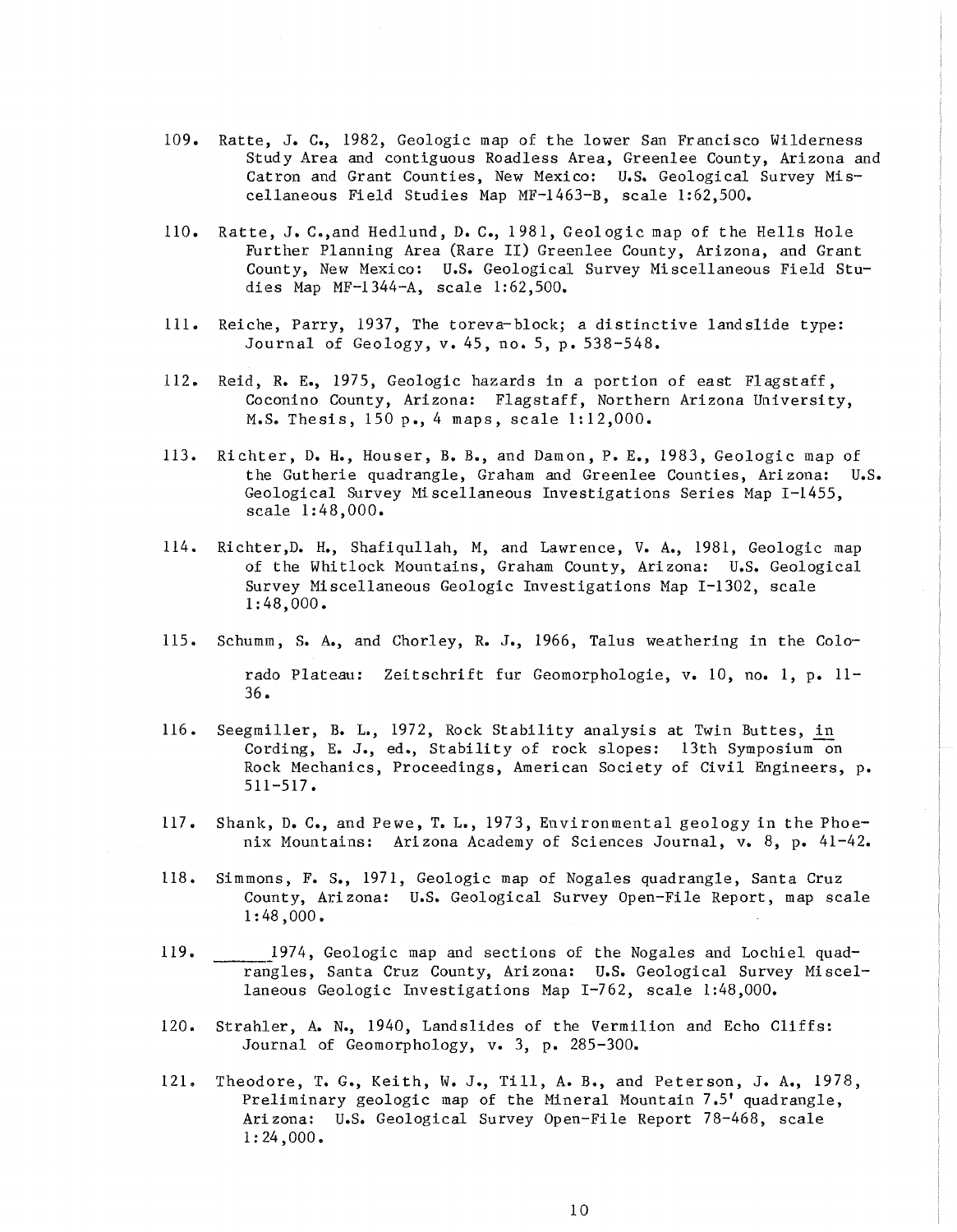- 122. Throckmorton, M. L., 1982, Preliminary geologic map of the Purgatory Canyon quadrangle, Mohave County, Arizona: u.s. Geological Survey Miscellaneous Field Studies MF-1138, scale 1:24,000.
- 123. U.S Geological Survey, 1973, Maps of slopes and their environmental significance in the Marana quadrangle, Ari zona: U.S. Geological Survey Miscellaneous Geologic Investigations Map I-846-A, scale 1:24,000.
- 124. Ulrich, G. E., and Bailey, N. G., 1974, Geologic map of the SP Mountain quadrangle, Arizona: U.S. Geological Survey Open-File Report 74-5, scale 1: 50,000.
- 125. Ulrich, G. E., and Bielski, A. M., 1983, Mineral resource potential map of the West Clear Creek Roadless Area, Yavapai and Coconino Counties, Arizona: U.S. Geological Survey Miscellaneous Field Studies Map MF-1555-A, scale 1:24,000.
- 126. Ulrich, G. E., Bielski, A. M., and Bywaters, J. S., 1983, Mineral resource potential and geologic map of the Wet Beaver Roadless Area, Coconino and Yavapai Counties, Arizona: U.S. Geological Survey Miscellaneous Field Studies Map MF-1558-A, scale 1:24,000.
- 127. Ulrich, G. E., Billingsley, G. H., Hereford, Richard, Wolfe, E. W., Nealey, L. D., and Sutton, R. L., 1984, Map showing geology, structure, and uranium deposits of the Flagstaff  $1^0$  X  $2^0$  quadrangle, Ari zona: U.S. Geological Survey Mi scellaneous Investigations Series Map 1-1446, scale 1:250,000.
- 128. Villalobos, H. *A.,* 1980, Geologic map of the Paiute Primitive Study Area, Mohave County, Arizona: U.S. Geological Survey Mi scellaneous Field Studies Map MF-1160A, scale 1:24,000.
- 129. Wachter, B. N., 1980, Recognition and monitoring of rockfall hazards at selected National Park sites in Arizona, New Mexico, and Colorado [abs.]: Geological Society of America Abstracts with Programs, v. 12, no. 6, p. 307.
- 130. Watson, R. A., and Wright, H. E., Jr., 1963, Landslides on the east flank of the Chuska Mountains, northwestern New Mexico: American Journal of Sci ence, v. 261, p. 525-548.
- 131. Weide, D. L., 1982, Surficial geologic map of the Las Vegas  $1^{\circ}$  X 2<sup>o</sup> quadrangle, Nevada, Arizona, California, and Utah: U.S. Geological Survey Open-File Report 82-706, scale 1:250,000.
- 132. Weir, G. W., and Beard, L. S., 1984, Geologic map of the Fossil Springs Roadless Area, Yavapai, Gila, and Coconino Counties, Ari zona: U.S. Geological Survey Miscellaneous Field Studies Map MF-1568-C, scale 1:24,000.
- 133. Wells, J. *D.,* 1958, Preliminary geologic map of the Rock Spring NE quadrangle, Coconino County, Arizona: U.S. Geological Survey Miscellaneous Field Studies Map MF-188, scale 1:24,000.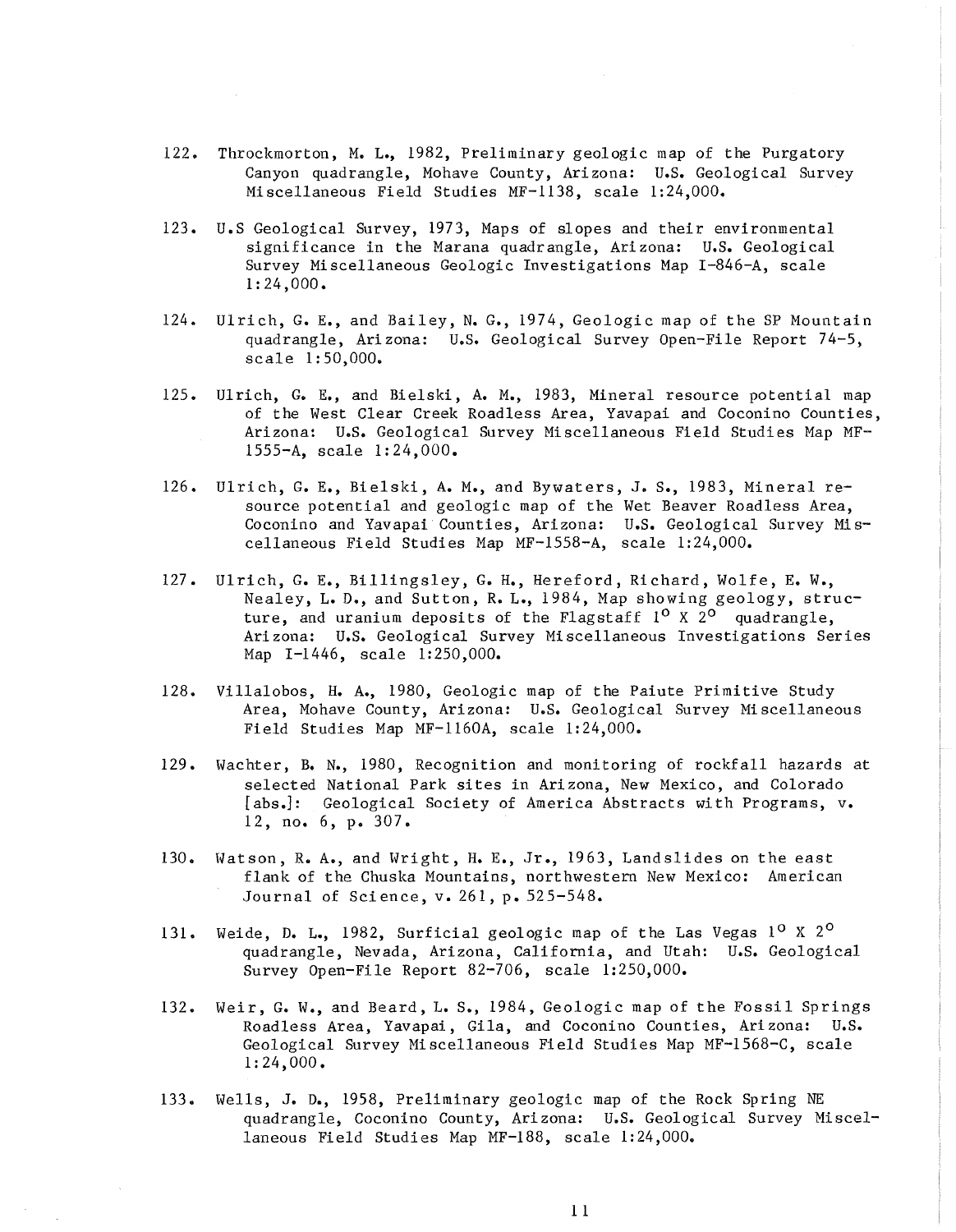- 134. 1959, Preliminary geologic map of the Rock Spring NW quadrangle, Coconino County, Arizona: U.S. Geological Survey Mi scellaneous Fi eld Studies Map MF-189, scale 1:24,000.
- 135. 1960, Stratigraphy and structure of the House Rock Valley area, Coconino County, Arizona: U.S. Geological Survey Bulletin 1081-D, p. 117-158, scale 1:62,500.
- 136. Welsch, D. G., and Pewe, T. L., 1979, Geologic hazards of the HcDowel1 Mountains area, Maricopa County, Arizona: Arizona Bureau of Geology and Mineral Technology, Geologic Investigations Series Map  $GI-I-G$ , scale 1:24,000.
- 137. Willden, Ronald, 1964, Geology of the Christmas quadrangle, Gila and Pinal Counties, Arizona: U.S. Geological Survey Bulletin 1161-E, 64 p., scale 1:62,500.
- 138. Witkind, I. J., 1963, Geology and ore deposits of the Honument Valley area, Apache and Navajo Counties, Arizona: U.s. Geological Survey Open-File Report, scale 1:24,000.
- 139. Witkind, I. J., and Thaden, R. E., 1963, Geology and uranium-vanadium deposits of the Monument Valley area, Apache and Navajo Counties, Ari zona: U.S. Geological Survey Bulletin 1103, 171 p., scale 1: 24,000.
- 140. Wi tkind, I. J., and others, 1957 a, Preliminary geologic map of the Agathea Peak SW quadrangle, Ari zona: U.S. Geological Survey Mi scellaneous Field Studies Map HF-91, scale 1:24,000.
- 141. 1957b, Preliminary geologic map of the Boot Hesa NE quadrangle, Arizona-Utah: U.S. Geological Survey Miscellaneous Field Studies Map MF-85, scale 1:24,000.
- 142. 1957c, Preliminary geologic map of the Boot Mesa NW quadrangle, Arizona-Utah: U.S. Geological Survey Miscellaneous Field Studies Map MF-84, scale 1:24,000.
- 143. 1957d, Preliminary geologic map of the Boot Mesa SE quadrangle, Arizona: U.S. Geological Survey Miscellaneous Field Studies Map MF-86, scale 1:24,000.
- 144. 1957e, Preliminary geologic map of the Boot Mesa SW quadrangle, Arizona: U.S. Geological Survey Miscellaneous Field Studies Map MF-87, scale 1:24,000.
- 145. Wolfe, E. We, 1983, Geologic map of the Arnold Mesa Roadless Area, Yavapai County, Arizona: U.S. Geological Survey Miscellaneous Field Studies Map MF-1577-B, Scale 1:24,000.
- 146. Wrucke, C. T., and Armstrong, A. K., 1984, Geologic map of the Whetstone Roadless Area and vicinity, Cochise and Pima Counties, Arizona: U.S. Geological Survey Miscellaneous Field Studies Hap MF-1614-B, scale 1:48,000.